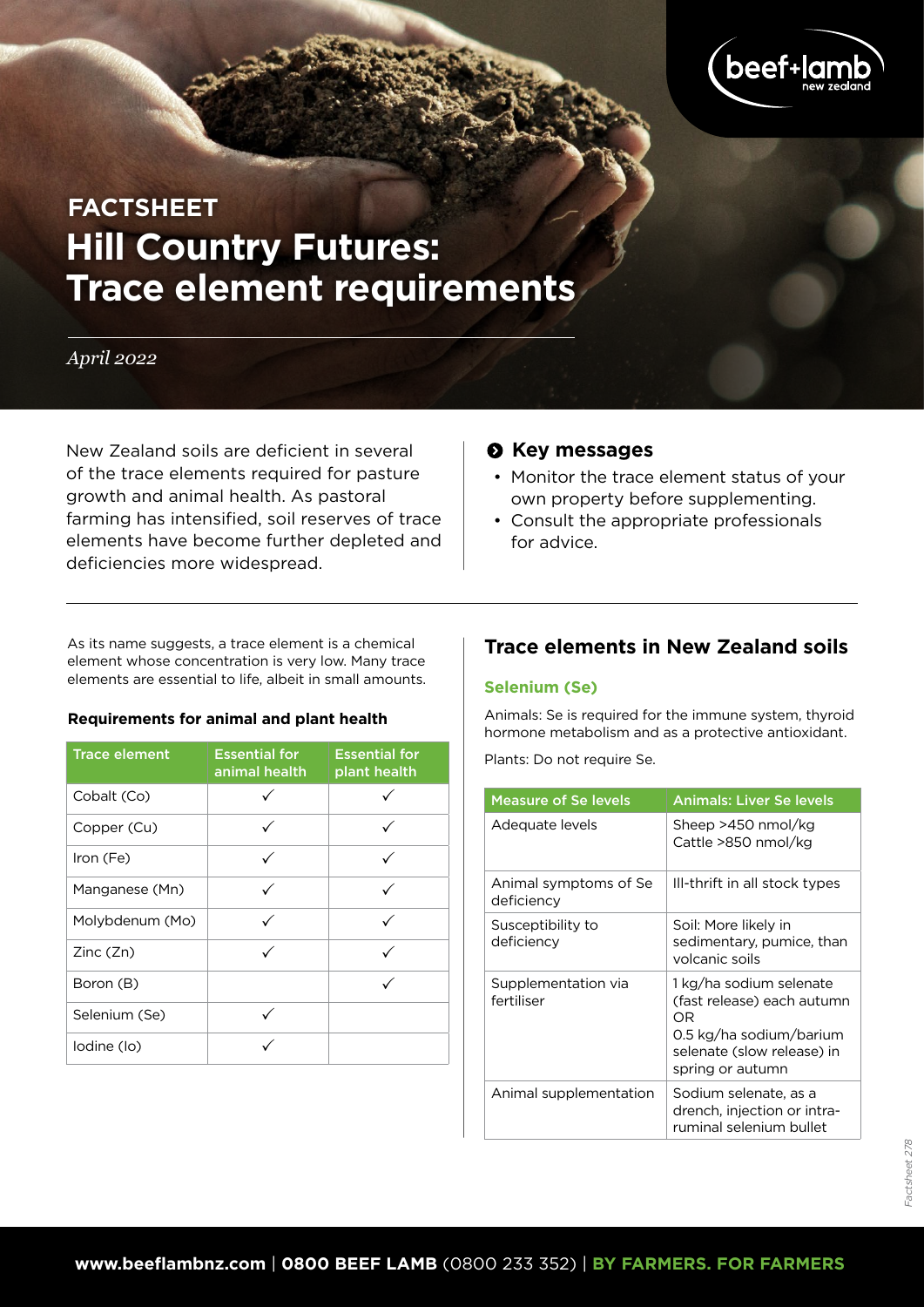#### **Cobalt (Co)**

Animals: Rumen microorganisms use Co to synthesise vitamin B12, which is needed to digest plant material.

Plants: The N-fixing bacteria in clover nodules require Co.

| <b>Measure of Co levels</b>         | <b>Animals: Liver vitamin B12</b><br>levels                                                                                                                                                                                                                    |
|-------------------------------------|----------------------------------------------------------------------------------------------------------------------------------------------------------------------------------------------------------------------------------------------------------------|
| Animal symptoms of<br>Co deficiency | Poor lamb growth (ill-thrift).<br>Occurs when liver vitamin B12<br>levels <110 nmol/kg                                                                                                                                                                         |
| Susceptibility to<br>deficiency     | Pumice soils                                                                                                                                                                                                                                                   |
| Supplementation via<br>fertiliser   | If consistently low liver vitamin<br>B12 results, apply: 600 g/ha/yr<br>of cobalt sulphate for 5-10 years<br>followed by 60-100 g/ha/yr as<br>maintenance<br>OR<br>1200 g/ha/yr of Granular Co for<br>5-10 years followed by 120-200<br>g/ha/yr as maintenance |
| Animal<br>supplementation           | If low liver vitamin B12 only<br>occurs in the spring of some<br>years, inject lambs with vitamin<br>B12 every month from weaning                                                                                                                              |

#### **Copper (Cu)**

Animals: Cu is a constituent of proteins and involved in blood, bone and nerve synthesis, as well as wool and hair structure.

Plants: Cu is involved in photosynthesis, transpiration and N fixation.

| <b>Measure of Cu levels</b>       | <b>Animals: Liver Cu levels</b>                                                                                                                                                                             |
|-----------------------------------|-------------------------------------------------------------------------------------------------------------------------------------------------------------------------------------------------------------|
| Adequate levels                   | Animals >100 µmol/kg                                                                                                                                                                                        |
| Deficiency levels                 | • Clover growth impacted if<br>$Cu < 5$ ppm<br>• Deer and cattle health<br>impacted if Cu <7 ppm in<br>mixed herbage                                                                                        |
| Susceptibility to<br>deficiency   | Animals:<br>$\bullet\,$ Cu is most deficient in deer.<br>followed by cattle<br>• It is only deficient in sheep<br>grazing on some Pumice and<br>Organic soils                                               |
| Supplementation via<br>fertiliser | If Cu is persistently low<br>in pasture, apply: Copper<br>sulphate at 5-10 kg/ha initially<br>and 5 kg/ha every 4-5 years<br>N.B. This regime can be<br>ineffective, if pasture Mo is<br>greater than 1 ppm |
| Animal<br>supplementation         | If high pasture Molybdenum<br>(Mo) content, treat animals<br>with Cu injections or copper<br>oxide needles                                                                                                  |

#### **Molybdenum (Mo)**

Animals: Mo is involved in oxygen transfer in body enzymes.

Plants: Legumes need Mo to be able to fix atmospheric N.

| Adequate levels                   | White clover (sampled when<br>actively growing) requires:<br>>0.1 ppm Mo and<br>>4.5% N content                                                               |
|-----------------------------------|---------------------------------------------------------------------------------------------------------------------------------------------------------------|
| Susceptibility to<br>deficiency   | Soils: Deficiency is more<br>common on Brown and Pallic<br>soils derived from greywacke                                                                       |
| Supplementation via<br>fertiliser | Sodium molybdate at 50-100<br>g/ha initially and 50 g/ha every<br>4-5 years<br>OR<br>Granular Mo at 100-200 g/ha<br>initially and 100 g/ha every 4-5<br>vears |

Mo availability increases with increasing soil pH, so lime application is another option. Because Mo interferes with Cu metabolism it is important to remember the influence liming – in addition to a direct Mo application – has on the availability of this trace element.

These images show the impact of Mo deficiency on white clover vigour.



Animals: I is essential for the correct functioning of thyroid metabolism.

Animal supplementation Direct oral dosing at 4 and 8 weeks prior to birth

Measure of I levels Animals: Blood serum I levels Adequate levels of I Pasture = >0.25ppm

Plants: B is essential for flowering and pollination.

**Iodine (I)**

**Boron (B)**

Plants: Do not require I.

Animal symptoms of I deficiency Supplementation via fertiliser

Animals: Do not require B.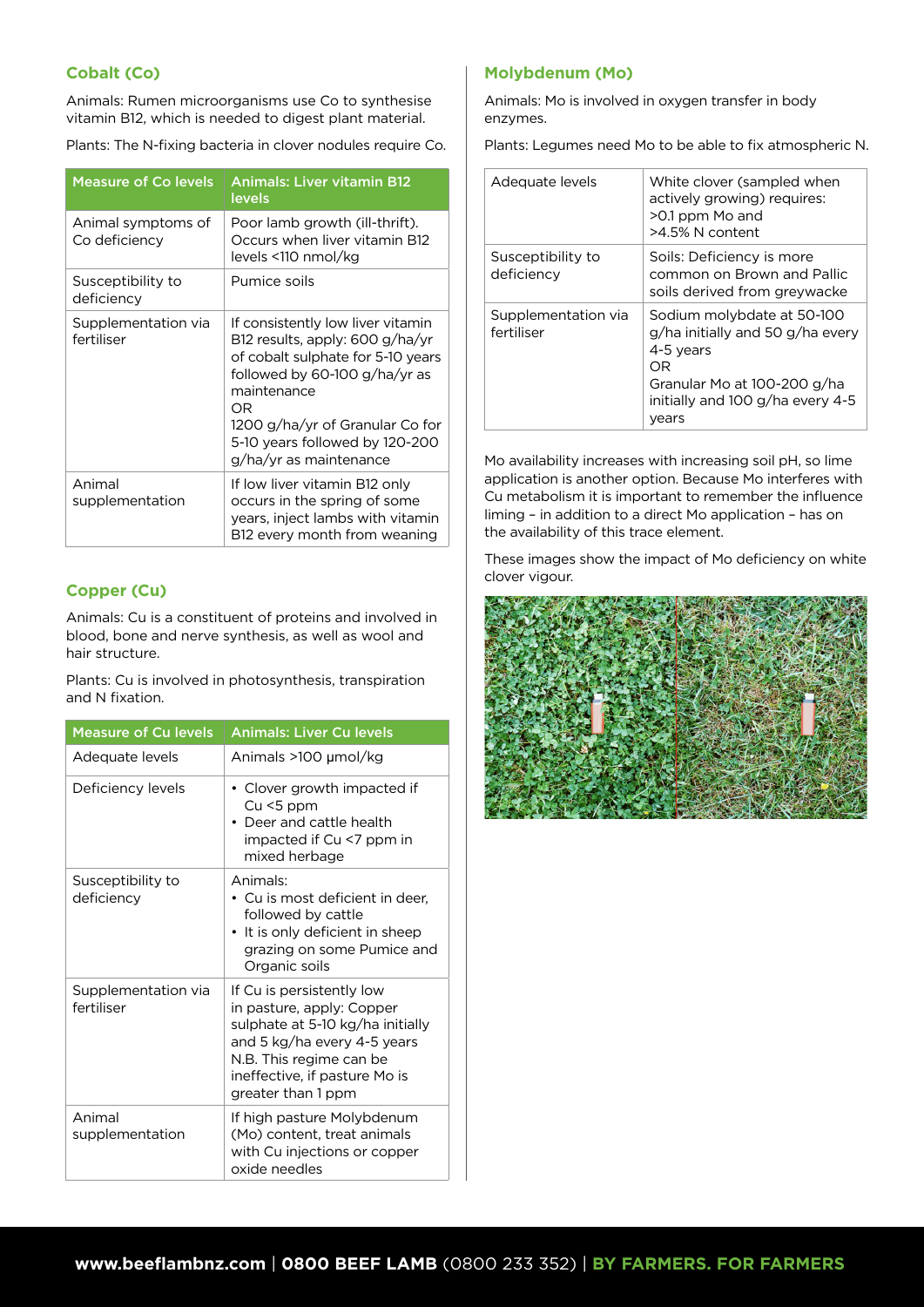#### **Iodine (I)**

Animals: I is essential for the correct functioning of thyroid metabolism.

#### Plants: Do not require I.

| <b>Measure of I levels</b>         | <b>Animals: Blood serum I levels</b>                                                                                 |
|------------------------------------|----------------------------------------------------------------------------------------------------------------------|
| Adequate levels of I               | Pasture >0.25 ppm<br>Animals >40 nmol/L in blood<br>serum                                                            |
| Animal symptoms of<br>I deficiency | • Enlargement of the thyroid<br>gland or goitre<br>• Infertility, reduced wool<br>production and low birth<br>rates  |
| Supplementation via<br>fertiliser  | I is not taken up by<br>plants efficiently, so<br>fertiliser application is not<br>recommended                       |
| Animal<br>supplementation          | Direct oral dosing at 4 and 8<br>weeks prior to birth<br>OR.<br>Injection with iodised oil at 6<br>monthly intervals |

#### **Boron (B)**

Animals: Do not require B.

Plants: B is essential for flowering and pollination.

| Adequate levels                   | B is supplied from nearly all<br>pastoral soils to maintain an<br>adequate clover B content of<br>$>14$ ppm              |
|-----------------------------------|--------------------------------------------------------------------------------------------------------------------------|
| Supplementation via<br>fertiliser | If low clover or lucerne B<br>content is measured across<br>at least two sampling times,<br>apply: Sodium borate at 5-10 |

#### **Manganese (Mn)**

Animals: Mn is required for the enzyme reactions that regulate carbohydrate metabolism and energy transfer and the synthesis of fatty acids.

Plants: Mn is involved in photosynthesis and plays a metabolic role within cells.

| Occurrence        | • Mn deficiency in pasture and<br>animals is rare<br>• It will only occur when soils<br>have been over-limed to a<br>soil pH greater than 6.5 |
|-------------------|-----------------------------------------------------------------------------------------------------------------------------------------------|
| Toxicity symptoms | • Mn toxicity can occur when<br>pasture Mn content is greater<br>than 1200-1500 ppm<br>• Results in the loss of appetite<br>in animals        |

## **Zinc (Zn)**

Animals: Zn is required for the prevention and treatment of facial eczema and foot rot.

Plants: Zn is required for the activation of enzymes involved in carbohydrate metabolism.

|  | Occurrence | • Zn deficiencies in pasture are<br>rare<br>• It will only occur when soils<br>have been over-limed to a<br>soil pH greater than 6.5 |
|--|------------|--------------------------------------------------------------------------------------------------------------------------------------|
|--|------------|--------------------------------------------------------------------------------------------------------------------------------------|

## **Iron (Fe)**

Animals: Fe is essential for the correct functioning of haemoglobin.

Plants: Fe is required for the production of chlorophyll.

| Occurrence | • Fe deficiency in pasture and<br>animals is rare<br>• It will only occur when soils<br>have been over-limed to a<br>soil pH greater than 6.5 |
|------------|-----------------------------------------------------------------------------------------------------------------------------------------------|
|------------|-----------------------------------------------------------------------------------------------------------------------------------------------|

# **Conclusion**

Regular monitoring of pasture and animals is essential for the sound management of trace elements. You should accurately assess a deficiency, before treating it.